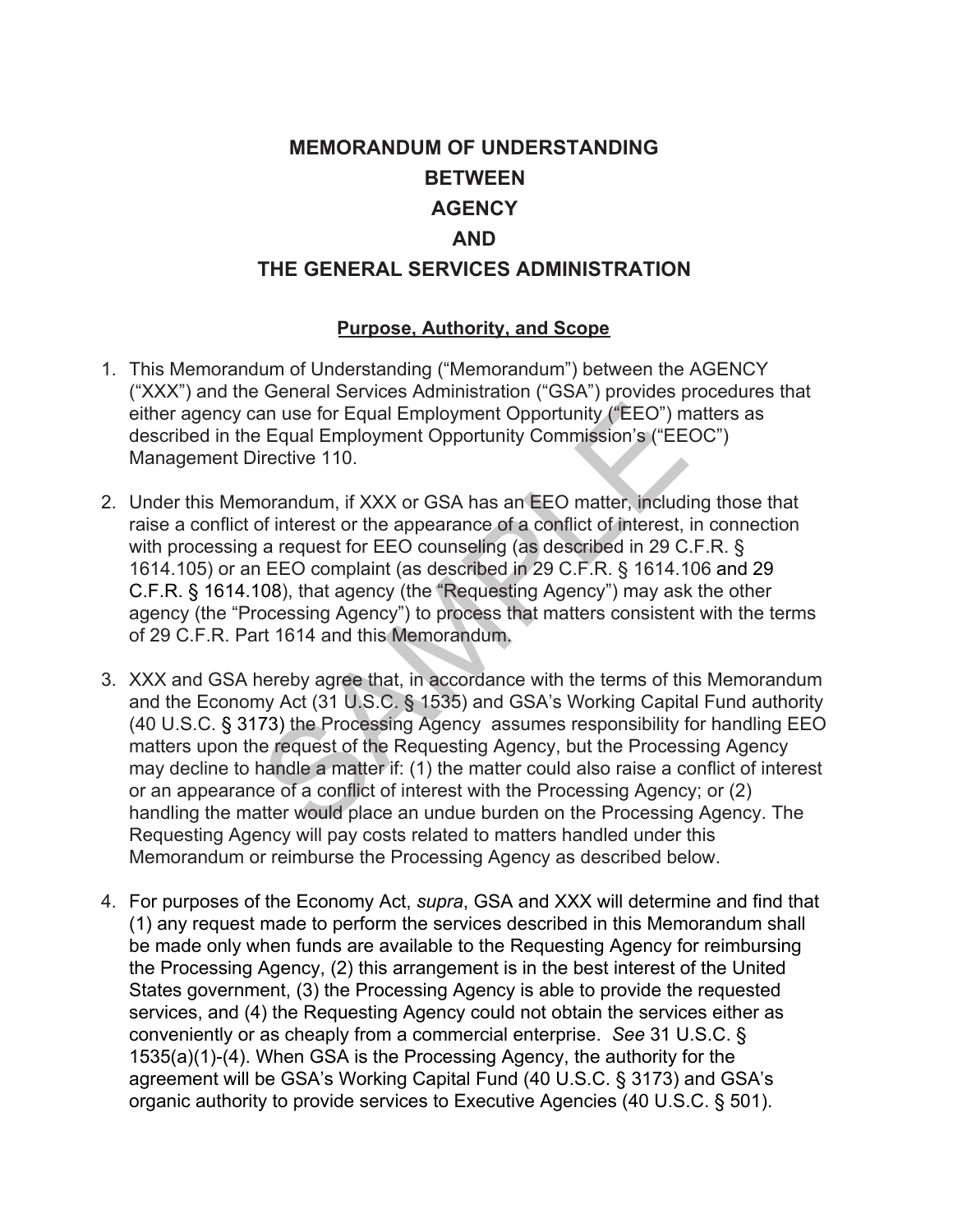- 5. The liaisons for this Memorandum are XXXXXXX, (XXX) XXX-XXXX for XXX and Carolyn Sanders, (202) 302-6533 for GSA. XXX and GSA may designate new liaisons at any time and agree to notify the other agency's liaison in writing when a new liaison is designated.
- 6. For each matter handled pursuant to this Memorandum, if feasible, the Requesting Agency will designate a staff member with no involvement in or responsibilities related to the incident(s) that led to the request for counseling or the EEO complaint as a primary point of contact. That staff member will handle logistical matters related to the specific matter ("Requesting Agency Contact").

### **Responsibilities of the Processing Agency**

- 7. With respect to a matter that the Processing Agency agrees to handle under this Memorandum, and pursuant to 29 C.F.R. § 1614.607, the Requesting Agency officially delegates authority to the Processing Agency to take one or more of the actions listed in this paragraph in a manner consistent with the regulations of the EEOC. At the time the Requesting Agency asks the Processing Agency to handle an EEO matter, it will specify which of the steps listed below is being assigned to the Processing Agency:
- **Responsibilities of the Processing Agency**<br>a matter that the Processing Agency agrees to hand<br>and pursuant to 29 C.F.R. § 1614.607, the Requestinces<br>tes authority to the Processing Agency to take one of<br>this paragraph in a. The Processing Agency agrees to provide counseling or alternative dispute resolution ("ADR") in accordance with 29 C.F.R. § 1614.105. If the matter is not resolved at the pre-complaint stage and the Processing Agency's EEO counselor provides notice of the right to file a discrimination complaint as described in 29 C.F.R. § 1614.105(d), the notice shall instruct the Complainant to file a complaint with the EEO office of the Processing Agency. (For purposes of this Memorandum, the term "Complainant" refers both to a person seeking counseling and a person who has filed a complaint.)
	- b. The Processing Agency shall determine whether all or part of an individual complaint<sup>1</sup> should be dismissed in accordance with 29 C.F.R. § 1614.107 and shall notify the Complainant of its determination and of the rationale for the determination.
	- c. The Processing Agency agrees to investigate any part of the complaint that is not dismissed in accordance with 29 C.F.R. § 1614.108(b)-(h). The Processing Agency:
		- i. May incorporate ADR techniques into its investigative efforts.
		- ii. If a contractor is used to conduct any part of the investigation or ADR, the Processing Agency agrees it will not use a contractor that the Requesting Agency uses for EEO matters unless the

<sup>1</sup> This Memorandum does not cover class and non-statutory complaints. If Processing Agency receives a class or non-statutory complaint, it should provide it to the Requesting Agency for further processing.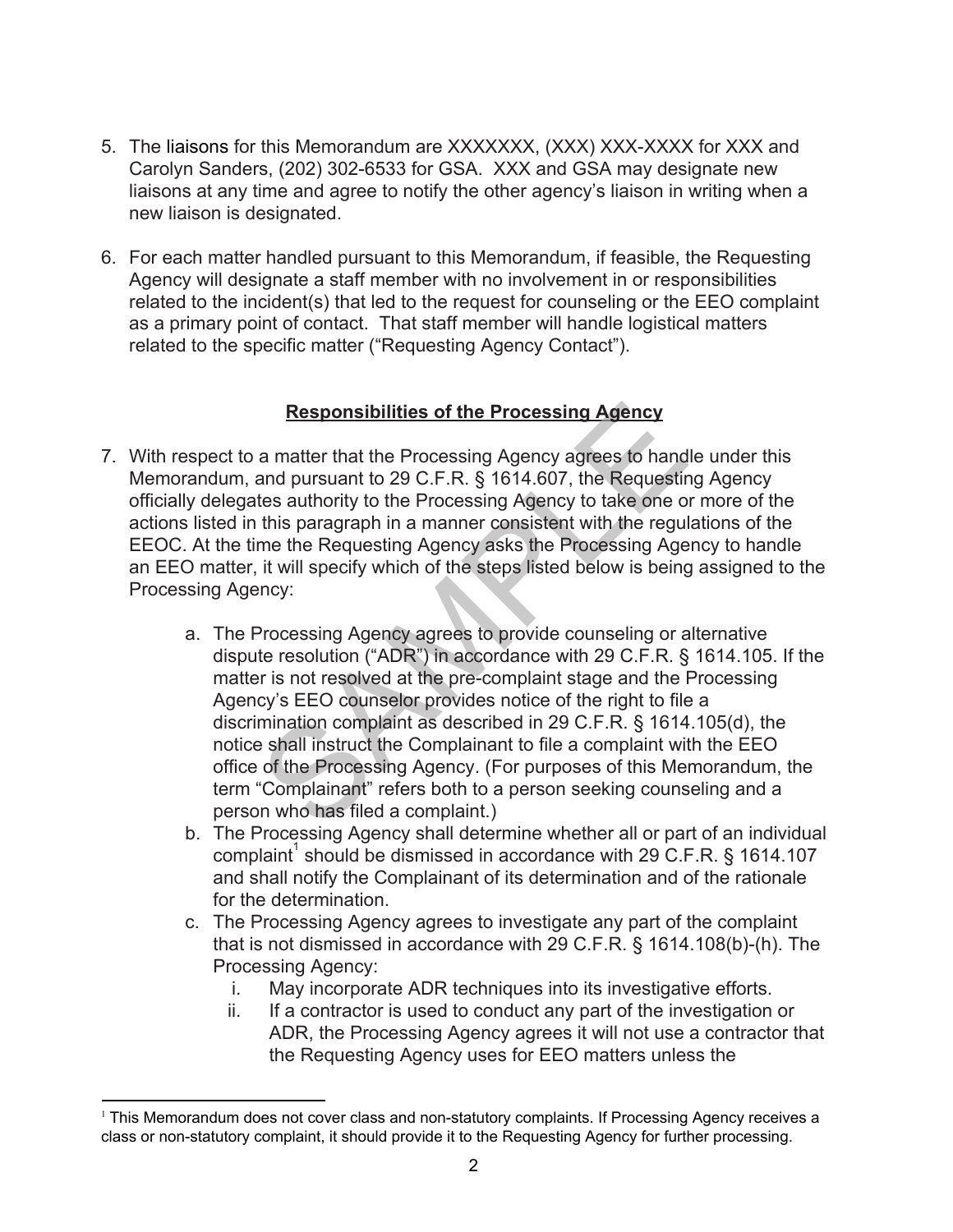Requesting Agency determines that use of the contractor would not raise a conflict of interest or the appearance of a conflict of interest.

- iii. Agrees to provide all notices to the Complainant that may be necessary under 29 C.F.R. § 1614.106-108, including the notice required by Section 1614.108(g) if the investigation is not completed within applicable time limits.
- iv. Shall prepare an investigative file and an investigative summary, including an "unsanitized" version and a "sanitized" version. The "sanitized" version will redact all Personal Identifying Information (PII) and confidential information, as appropriate.
- v. At the conclusion of the investigation, in accordance with 29 C.F.R. § 1614.108(f) or (h), the Processing Agency agrees to provide the Complainant with a copy of the sanitized investigative file and the investigative summary, and notify the Complainant of the Complainant's right to request either a hearing and decision from an administrative judge, or an immediate final decision.
- Complainant with a copy of the sanitized investigatian<br>investigative summary, and notify the Complainant<br>Complainant's right to request either a hearing and<br>an administrative judge, or an immediate final decis<br>In any notic vi. In any notice informing the Complainant of their right to request a hearing from an administrative judge, the Processing Agency agrees to instruct the Complainant that if they request a hearing, the Complainant must send a copy of the request to the Requesting Agency's EEO Office. If Complainant sends a request for hearing to the Processing Agency, the Processing Agency will promptly notify the Requesting Agency of the hearing election.
- vii. In any notice informing the Complainant of the Complainant's right to request an immediate final decision, the Processing Agency agrees to instruct the Complainant to direct the request to the Requesting Agency. The Requesting Agency will promptly notify the Processing Agency of the need for a final agency decision.
- d. If the Processing Agency believes ADR is appropriate at the counseling and/or investigative stages, the Processing Agency will confer with an official designated by the Requesting Agency ("ADR Coordinator") before offering ADR to the Complainant. The ADR Coordinator will give due deference to a recommendation of the Processing Agency, but the ultimate decision about whether to engage in ADR remains with the Requesting Agency consistent with its own policy for ADR. If the Requesting Agency agrees to engage in ADR, the Processing Agency will offer ADR to the Complainant.
- e. If the Complainant requests ADR, the Processing Agency will handle the coordination of ADR. The Requesting Agency's Point of Contact will only assist as far as logistical information such as management official contact information and setting up rooms for ADR.
- f. If the Processing Agency dismisses a complaint in its entirety under 29 C.F.R. § 1614.107, or if the Complainant requests an immediate final decision or does not reply to a notice issued under 29 C.F.R. § 1614.108(f), the Processing Agency agrees to take final action by drafting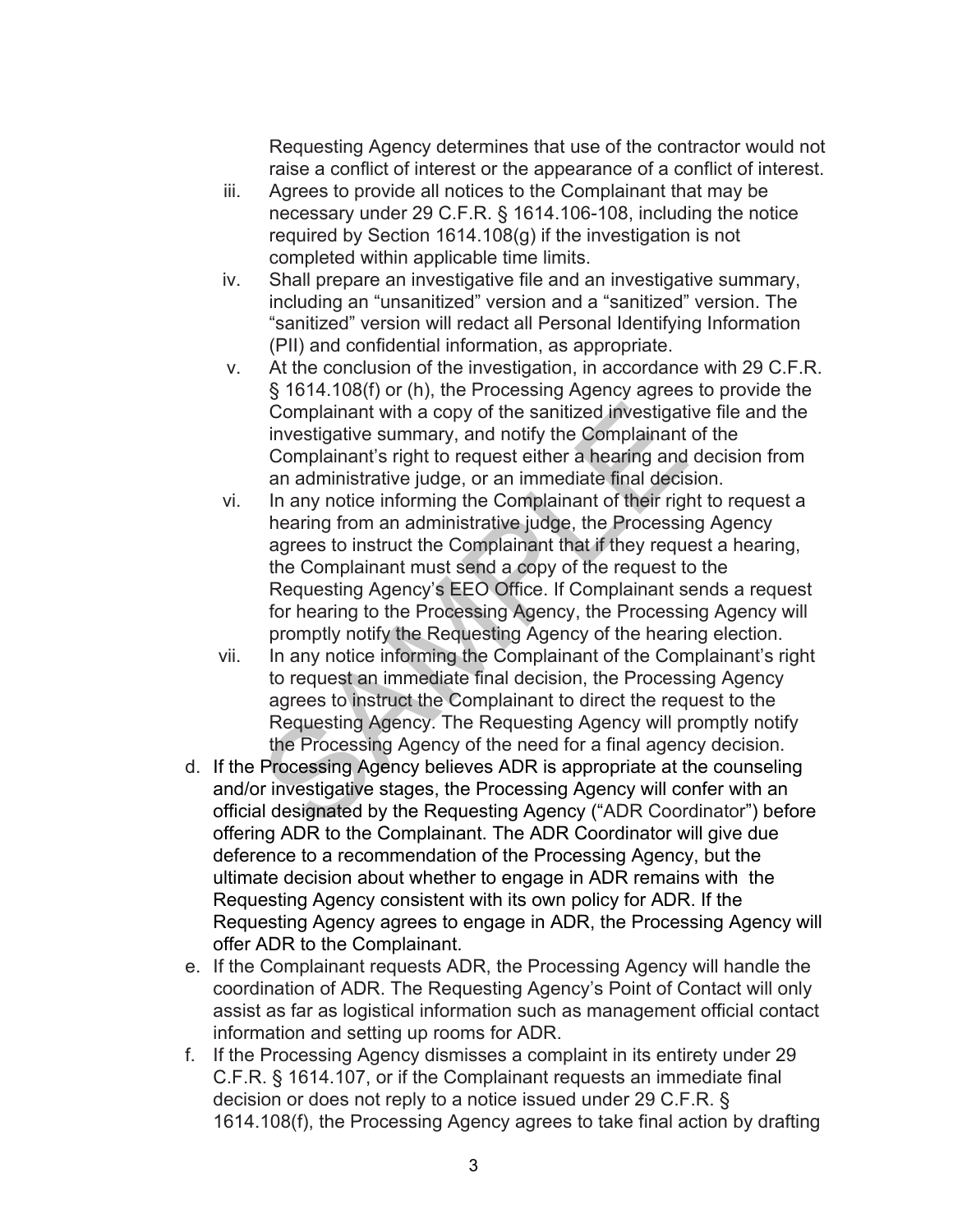a final decision in accordance with 29 C.F.R. § 1614.110(b). The Processing Agency will prepare the draft final agency decision and submit it to the Requesting Agency within 30 calendar days of receipt of the request.

- g. If the Complainant requests a hearing before an EEOC administrative judge (AJ) and the AJ issues a decision dismissing the complaint pursuant to 29 C.F.R. § 1614.109(b), issues a summary judgment decision pursuant to 29 C.F.R. § 1614.109 (g), or issues a decision on the merits of the complaint pursuant to pursuant to 29 C.F.R. § 1614.109(i), the Processing Agency agrees to draft a final order in accordance with 29 C.F.R. § 1614.110(a). Note: The election form will include the Requesting Agency Information for the Complainant to send his/her election.
- h. If the Complainant requests a final agency decision, the Processing Agency agrees to prepare the final agency decision in accordance with 29 C.F.R. § 1614.110(b). The Processing Agency will prepare the draft final agency decision and submit it to the Requesting Agency within 25 calendar days of receipt of the request for mixed cases and 30 calendar days for non-mixed cases.
- Complainant requests a final agency decision, the P<br>cy agrees to prepare the final agency decision in acc<br>a. § 1614.110(b). The Processing Agency will prepare<br>cy decision and submit it to the Requesting Agency vi<br>dar days i. On a case by case basis, FAD for damages may be requested per 29 CFR § 1614.501, and the agency or administrative judge shall issue a decision determining the amount of attorney's fees or costs due within 60 days of receipt of the statement and affidavit. The Processing Agency will prepare the draft FAD for damages within 30 calendar days of receipt of the request. Note: This also includes FAD for non-pecuniary and pecuniary damages.
- j. On a case by case basis, the Requesting Agency may request the Processing Agency to review a FAD for legal sufficiency and provide any feedback within 14 days of receipt of request.
- k. The responsibility of defending the interests of the Requesting Agency remains with the Requesting Agency at all times, and is not within the scope of this Memorandum. This includes, but is not limited to, any requested hearing to include submissions of motions and prehearing submissions, preparation of witnesses, representation of the Requesting Agency at the hearing, and submission of any-post hearing submissions as well as desired submissions to the Processing Agency when a hearing is not requested.
- l. The Processing Agency is not authorized to enter into any settlement on behalf of the Requesting Agency.
- m. The Processing Agency will promptly provide documents as requested from the Requesting Agency Contact which the Processing Agency will provide upon availability. Documents include, but are not limited to, the designation of representative, counselor's report, the notice of right to file, the formal complaint, the complete investigative file both sanitized and unsanitized, and FAD.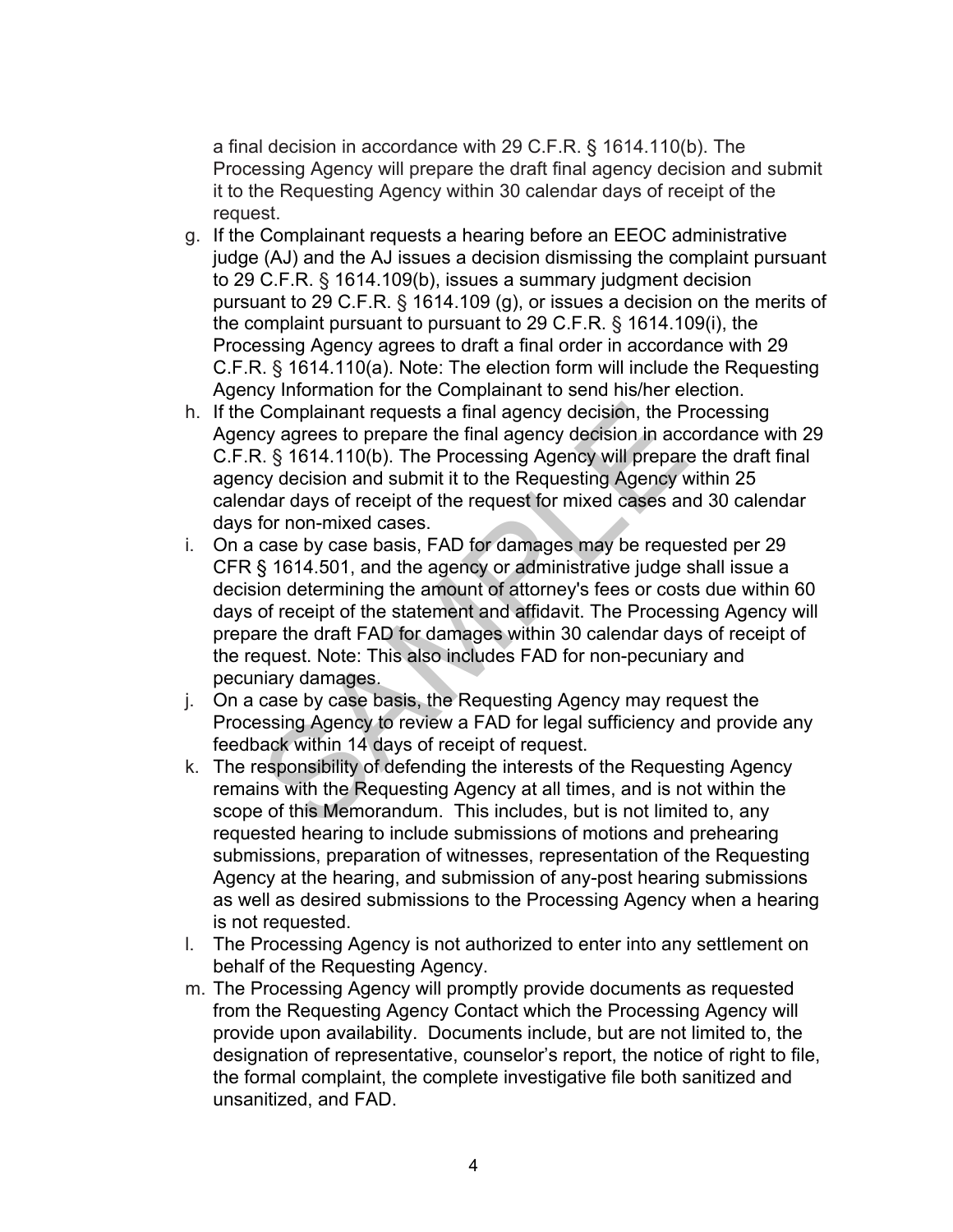n. The Processing Agency will provide regular (weekly) status updates to the Requesting Agency regarding any major events in the complaint for purposes of collecting relevant data for the Requesting Agency's data collection system, the annual 462 Report, and the No FEAR Act Reports. This includes (but is not limited to) the following information:

### Pre-Complaint Stage:

- The date of initial contact
- The date of initial interview
- The dates ADR was offered and accepted or rejected
- The date and outcome of ADR attempts
- The date the Notice of Right to File was issued
- The date the Notice of Right to File was received
- The name(s) of the alleged responsible management official
- The issues and bases raised with the Counselor

#### Complaint Stage:

- The date the acknowledgement letter was sent
- The date the acceptance/dismissal letter was sent
- The issues and bases that were accepted or dismissed
- The date amendments were received
- The dates amendments were accepted or dismissed
- The issues and bases of the requested amendments and whether they were accepted or dismissed The date the Notice of Right to File was issued<br>The date the Notice of Right to File was receive<br>The name(s) of the alleged responsible manag<br>The issues and bases raised with the Counselon<br>mplaint Stage:<br>The date the ackno
- The dates ADR was offered and accepted or rejected
- The date and outcome of ADR attempts
- The date an investigator was requested
- The date an investigator was assigned
- The date the investigative plan was approved
- The date of the 180 day letter
- The date and length of any extensions
- The date the ROI was sent to the Complainant
- The date the Complainant/Representative received the ROI
- The date the Complainant requested a hearing
- The date the Complainant requested a final agency decision
- The date the final agency decision was issued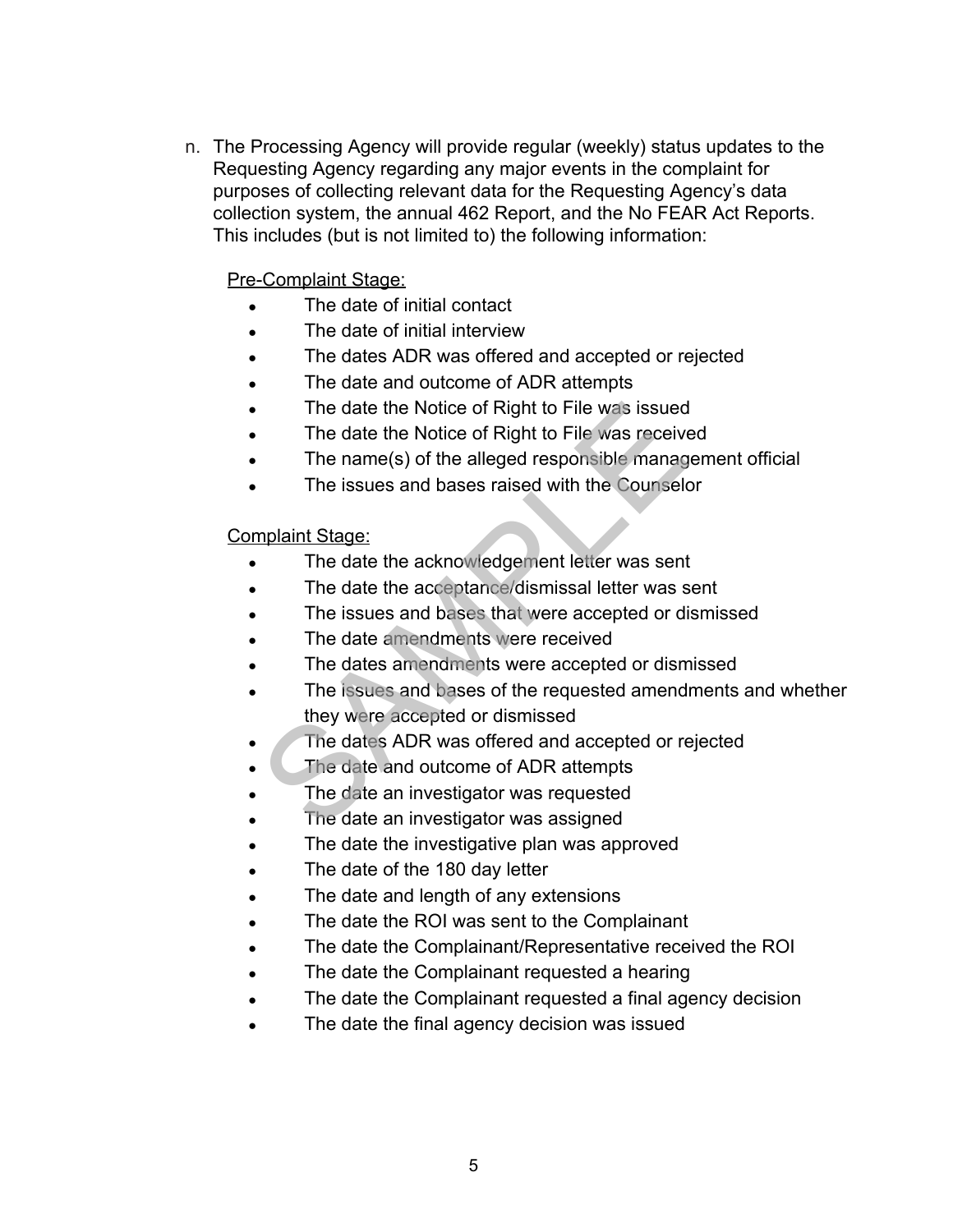## **Responsibilities of Requesting Agency**

- 8. With respect to a matter that the Processing Agency agrees to handle under this Memorandum, the Requesting Agency agrees to assume the following responsibilities:
	- a. Requests for GSA shall be submitted to  $eeo@gsa.gov$  and requests for XXX shall be submitted to [XXXXX@XXXX.gov.](mailto:XXXXX@XXXX.gov) IAA shall be included in the beginning of the subject line.
	- b. The Requesting Agency agrees to transmit to the Processing Agency the request for counseling and/or complaint that relates to the matter the Processing Agency is handling, along with the case file maintained by the Requesting Agency's EEO Office relating to the request for counseling and/or complaint, within seven (7) calendar days of the date that the Processing Agency agrees to handle the matter.
	- c. If the Complainant files any case-related documents with the Requesting Agency, the Requesting Agency will forward the documents to the Processing Agency within two (2) business days.
	- essing Agency is handling, along with the case file metting Agency's EEO Office relating to the request for complaint, within seven (7) calendar days of the dassing Agency agrees to handle the matter. Complainant files any d. At the time of the transmittal of a counseling matter or complaint or at the time the Requesting Agency learns of the filing of a complaint with the Processing Agency, the Requesting Agency will notify the Processing Agency of all contractors it is currently using for processing EEO complaint matters so that the Processing Agency may decide which, if any, contractor to process the matter, consistent with applicable contracting law and regulation.
	- e. The Requesting Agency agrees to cooperate fully with the Processing Agency staff assigned to a matter covered by this Memorandum. The Requesting Agency Contact will be responsible for coordinating requests for cooperation. This cooperation includes, but not limited to, the following:
		- i. The Requesting Agency agrees to make officials and employees available for interviews, conferences, and statements under oath with the Processing Agency at times and places designated by the Processing Agency, including any employees deemed by the Processing Agency to be witnesses necessary to furnish information pertinent to the complaint. This includes the obligation to provide a reasonable amount of official time to these employees and to pay their necessary travel expenses (See Paragraph 8(i));
		- ii. The Requesting Agency agrees to promptly respond to any written or oral requests for information received from the Processing Agency; and,
		- iii. The Requesting Agency agrees to designate and make available a Management Representative who is authorized to discuss and enter into a settlement of the matter.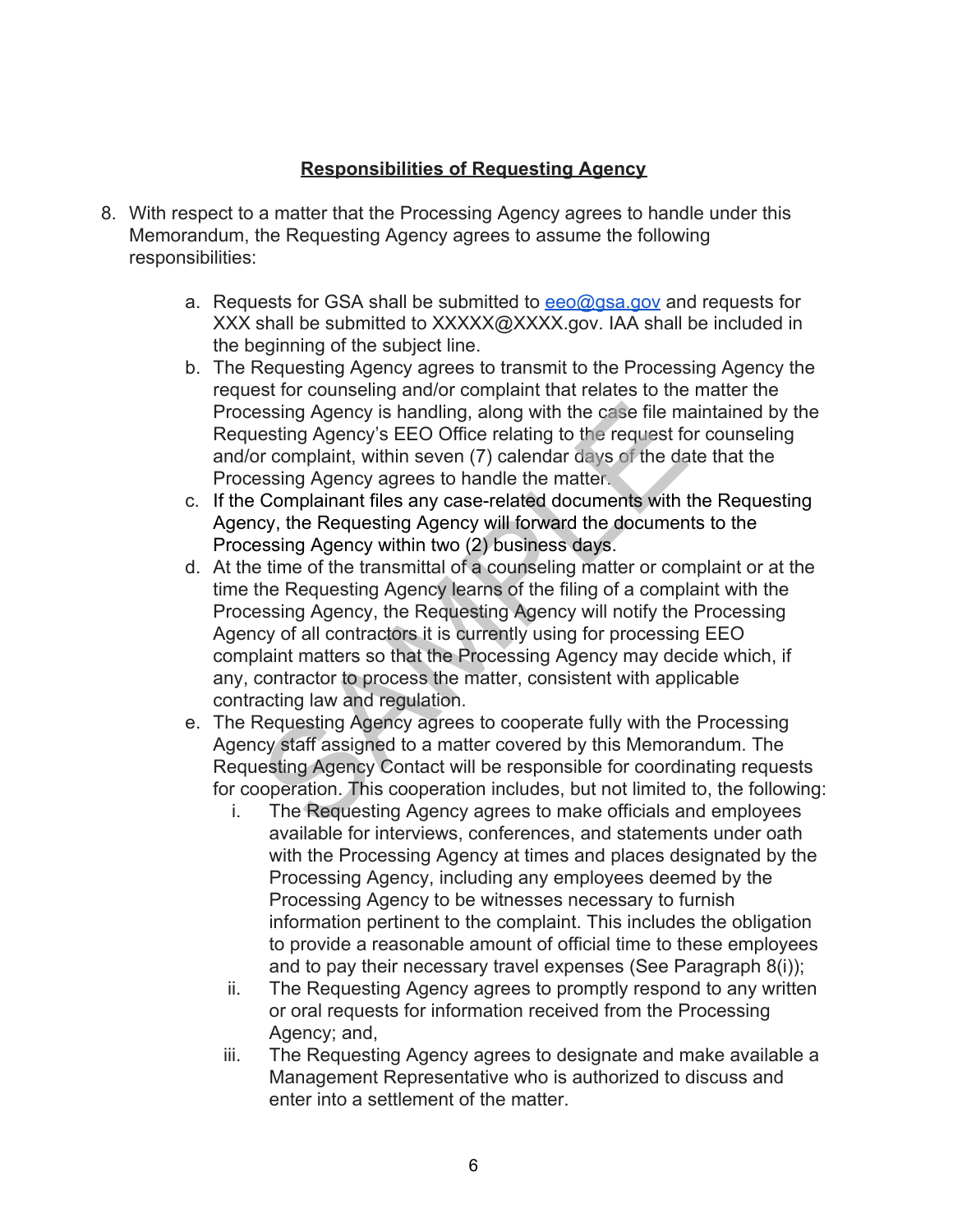- f. If the Complainant requests a final agency decision, the Requesting Agency agrees to provide the Processing Agency with a copy of the request for a final agency decision and the report of investigation, in the format designated by the Requesting Agency (e.g., digital or hard copy) if needed, as soon as possible, and in no event more than five (5) calendar days after it receives the request. The final agency decision will be drafted by the Processing Agency and signed and issued by the Requesting Agency. Note: The election form will include the Requesting Agency contact to which the Complainant can send his/her election.
- hearing or an appeal. If the Processing Agency rece<br>mentation related to an EEOC hearing or EEOC appessing Agency agrees to provide all relevant docume<br>esting Agency agrees to provide all relevant docume<br>esting Agency with g. The Requesting Agency will be responsible for processing the case once a complainant requests a hearing, and as a result, the Requesting Agency is responsible for uploading the necessary files to the EEOC via FedSEP for a hearing or an appeal. If the Processing Agency receives any documentation related to an EEOC hearing or EEOC appeal, the Processing Agency agrees to provide all relevant documents to the Requesting Agency within two (2) business days, and immediately forward to the Requesting Agency any hearing request, notice of appeal, or an EEOC Administrative Judge's Order to Produce the Complaint File, Report of Investigation, etc.
- h. The Requesting Agency agrees to reimburse the Processing Agency, as provided below:
	- i. At the time an agreement is established, the Requesting Agency will obligate \$10,000 as an estimate for services rendered.
	- ii. At the conclusion of requested work, the Processing Agency will bill actual costs against the amount obligated. The final cost billed will be the actual cost for all time spent by the Processing Agency personnel completing tasks listed in Paragraph 7 of this Memorandum.
	- iii. The final amount the Processing Agency requests to be reimbursed will include (1) standard rate factor (30%) of the salary rates reimbursed in paragraph 8(h)(i), above, for benefits and other costs associated with the administration of this Memorandum; and (2) an additional 4% administration fee to reflect the indirect costs of processing and managing the cases, associated with this Memorandum.
- i. The Requesting Agency will pay if advance approval was requested prior to any costs incurred and obtained by the Processing Agency, as provided below, the following costs:
	- i. all air, hotel, per diem and other travel expenses as authorized by the Federal Travel Regulations for travel by the Processing Agency personnel required to investigate the complaint;
	- ii. all costs for the services of a qualified court reporter (not an agency employee) to take verbatim affidavits or statements and prepare transcripts in connection with any investigation;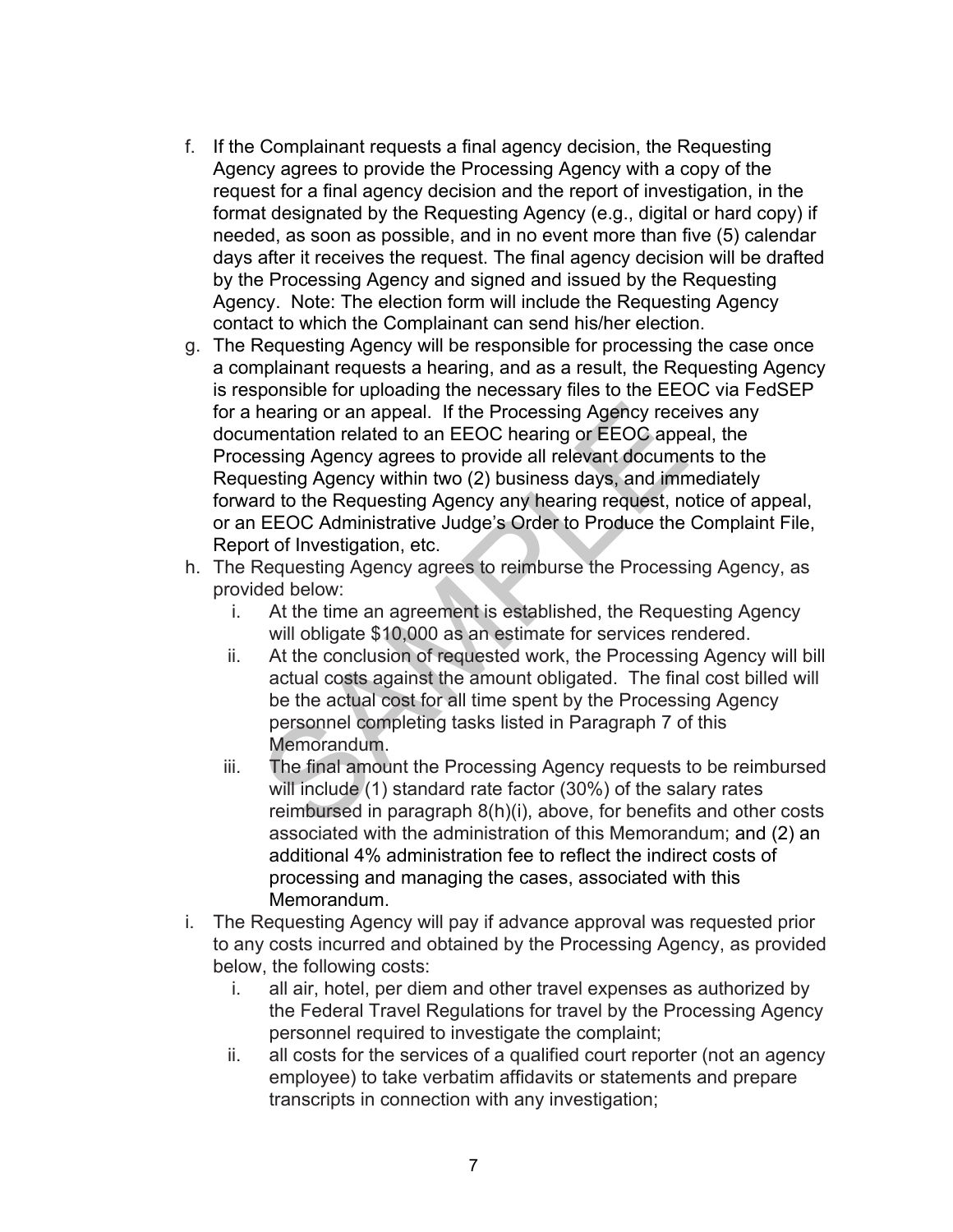- iii. all copying services of a commercial vendor determined to be necessary to reproduce the investigative file; and
- iv. all other costs agreed to in writing by the Requesting Agency prior to incurrence of the cost, as may be necessary to the Processing Agency's investigation of the complaint.
- j. Except as specified herein, each Agency is responsible for all direct and indirect costs of its own personnel, including pay and benefits. Each Agency is responsible for the supervision and management of its own personnel.

# **Processing Agency's Right to Determine Investigative Method**

- 9. The Processing Agency reserves the right to determine the investigative techniques and procedures to be used in an investigation that the Processing Agency agrees to handle under this Memorandum, and the Requesting Agency reserves the right to provide legal assistance to managers or supervisors during that investigation consistent with applicable law. In the event that the Processing Agency elects to have verbatim affidavits or statements of the witnesses made at fact-finding conferences or other investigative proceedings, the Requesting Agency agrees, subject to a ten (10) business day advance request by the Processing Agency, to take all necessary steps to procure the services of a qualified court reporter to transcribe investigative proceedings and to prepare transcripts of those proceedings. The Processing Agency will not arrange and provide court reporter services on a reimbursable basis. All arrangements will be made by the Requesting Agency and all bills for transaction services and transcripts will be sent directly to the Requesting Agency. Such bills will not be sent to the Processing Agency. If the Processing Agency receives any such bills, it will forward them to the Requesting Agency. Agency reserves the right to determine the investigation to be used in an investigation that the Processing A<br>is Memorandum, and the Requesting Agency reservesistance to managers or supervisors during that inve<br>applicable
- 10.The Requesting Agency is responsible for ensuring that a court reporter is available on the day and at the time and location specified by the Processing Agency. The Requesting Agency agrees to instruct the court reporting firm to send the original transcript of any proceeding and any copies ordered directly to the Processing Agency within the time frame deemed necessary by the Processing Agency, but not later than ten (10) calendar days from the date of the investigative proceeding.

### **Procedure for Reimbursement**

11.The Processing Agency shall provide the Requesting Agency with a cost estimate to conduct the requested work and regular updates on cost spending. If the cost of the work is expected to exceed the cost estimates provided, the Processing Agency shall notify the Requesting Agency as soon as possible.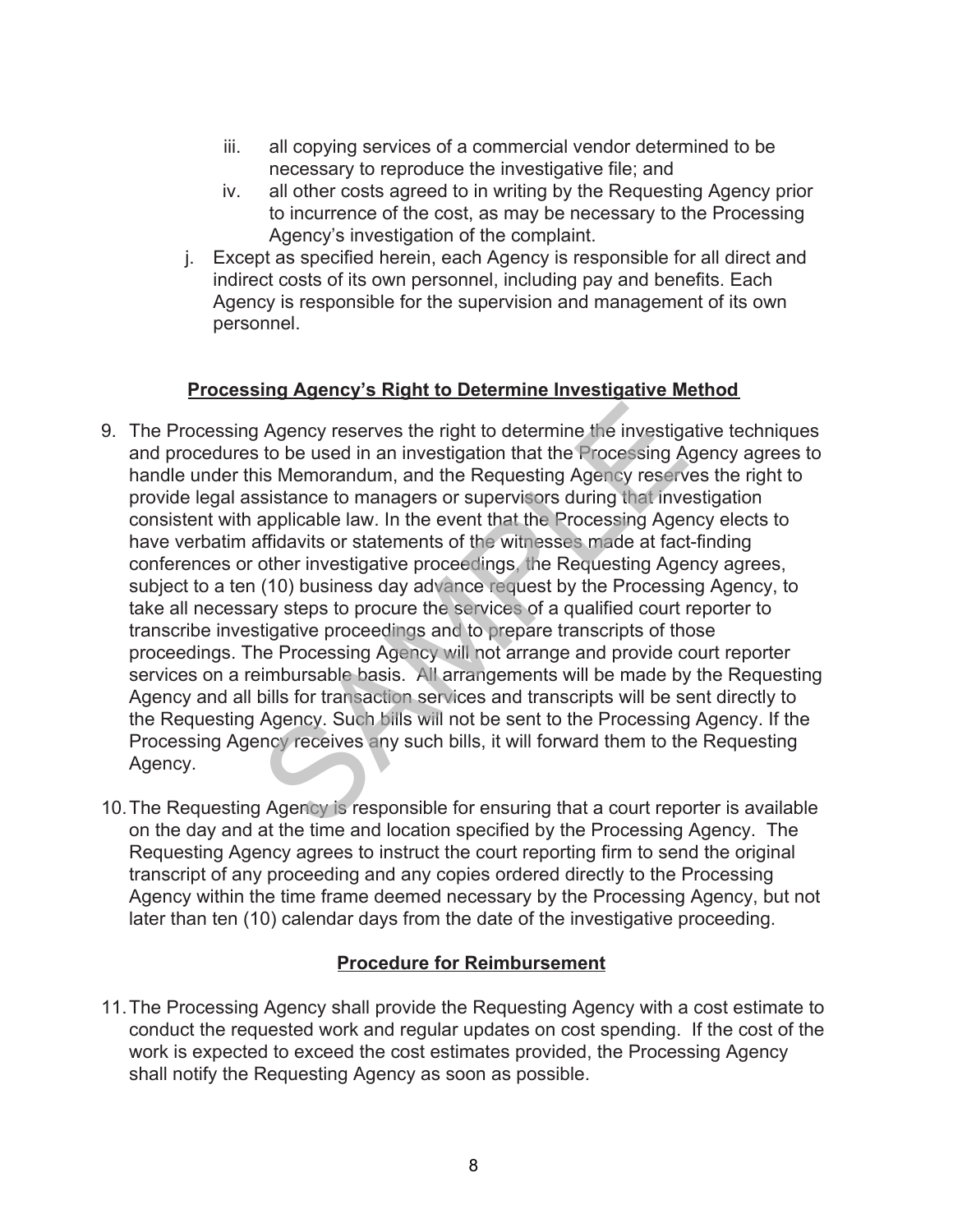- 12.Upon completion of the matter (whether through completion of the full process, settlement of the complaint, withdrawal of the complaint by the Complainant, or cancellation by the Requesting Agency) and within the subsequent 30 calendar days, the Processing Agency agrees to provide the Requesting Agency Contact an itemized billing statement of the costs and expenses and the total hours expended by the assigned Processing Agency, or its contractors, to complete tasks listed in Paragraph 7 of this Memorandum.
- 13.As appropriate, the itemized billing statement shall include a standard rate factor for employee benefits and administration (30%, as provided in Paragraph 8(h) of this Memorandum). To protect the Complainant's identity to the greatest extent practicable, the statement shall use a unique identifier provided by the Requesting Agency and will not otherwise identify the Complainant.
- 14.The time expended by the assigned Processing Agency personnel investigating the complaint shall include time spent in a travel status and other time spent on the investigation either during or after normal duty hours.
- 15.The itemized billing statement shall include billing documentation that contractors submit to the Processing Agency for conducting investigations or other applicable matters.
- In the otherwise identify the Complainant.<br>
ded by the assigned Processing Agency personnel include time spent in a travel status and other time s<br>
tinclude time spent in a travel status and other time s<br>
lling statement s 16.The statement shall also include a recitation of the total dollar amount to be reimbursed to the Processing Agency by the Requesting Agency. Such amount shall be calculated by multiplying the total hours expended by the official hourly rate of the assigned Processing Agency personnel in accordance with the applicable federal pay schedule and adding applicable payments to contractors, along with any other direct and indirect costs applicable to the matter.
- intra-governmental payment and collection system (IPAC). Collection shall be made 17.Upon presentation of the itemized billing statement, collection shall be effected by the Processing Agency via the United States Department of Treasury's ("Treasury") no later than thirty (30) calendar days after the billing.
- 18.Travel expenses relating to the investigation shall be paid by the Requesting Agency at GSA rates as travel is performed. Travel shall not be arranged and paid for by the Processing Agency on a reimbursable basis. When the Processing Agency notifies the Requesting Agency Contact that travel arrangements are necessary, the Requesting Agency Contact shall make or cause to be made the travel arrangements, including airline scheduling and tickets, lodging accommodations at the destination, and authorized per diem.
- 19.Prior to travel, the Requesting Agency shall deliver the necessary airline tickets (either by paper or notification of availability of electronic ticket), confirmation of lodging arrangements, and any travel advance as authorized by the Federal Travel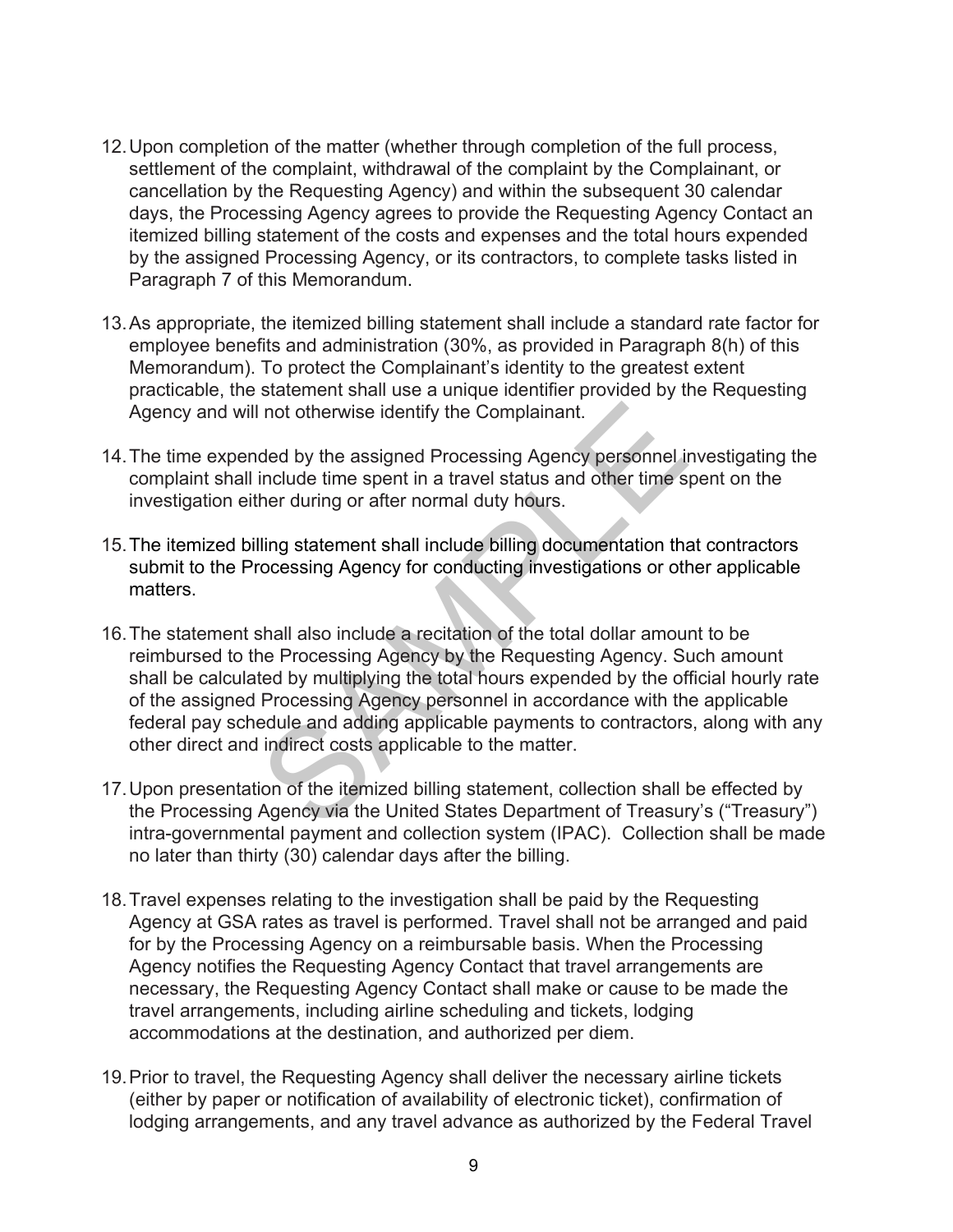Regulations to the designated Processing Agency personnel. Upon completion of the travel, the Processing Agency shall promptly present the Requesting Agency Contact with the necessary information and documents for the Requesting Agency to prepare a travel claim for the signature of the personnel who traveled. The Requesting Agency shall promptly process and settle such travel claims.

20.In accordance with the Treasury procedures, the Requesting Agency and Processing Agency shall document each request to handle a matter under this MOU by completing Treasury Forms 7600A and B, and exchanging or providing other forms or information as required by Treasury for reimbursements made under interagency agreements ("IAAs") pursuant to Economy Act authority or GSA's Working Capital Fund and organic authority to perform work for Executive Agencies, *supra*.

# **Confidentiality**

- 21.Both the Processing Party and the Requesting Party acknowledge that the records created, maintained, or used in connection with processing EEO matters under this MOU may be non-public and subject to the Privacy Act of 1974, 5 U.S.C. § 552a, and exempt from mandatory public disclosure under the Freedom of Information Act, 5 U.S.C. § 552. Accordingly, to the extent permitted by applicable laws, the Parties will maintain the confidentiality of all non-public information obtained pursuant to this Memorandum and will not disclose such information to any person outside their agencies except as otherwise provided herein. Both agencies will: **Confidentiality**<br>
Sometriality<br>
Sometriality<br>
Sometriality<br>
Sing Party and the Requesting Party acknowledge the<br>
ined, or used in connection with processing EEO ma<br>
on-public and subject to the Privacy Act of 1974, 5 U<br>
m
	- a. establish and maintain such safeguards as are necessary and appropriate to protect the confidentiality of any non-public information provided pursuant to this Memorandum, as well as any information derived therefrom or otherwise created, maintained, or collected in the processing of an EEO matter under this Memorandum;
	- b. notify the other agency in writing, as soon as practicable, of any legally enforceable demand or request for its information (including but not limited to a subpoena, court order, or request, order or subpoena from a committee of Congress acting within the scope of its jurisdiction, or request pursuant to the Freedom of Information Act), and provide that agency a reasonable opportunity to respond to the demand or request prior to complying with the demand or request, and assert all legal exemptions or privileges it reasonably requests be asserted;
	- c. not grant any other demand or request for the information, not furnish the information to any third party, make public any portions of the information or information derived therefrom, or make public use of the information, without the prior written permission of the other agency, unless otherwise required by law or court order;